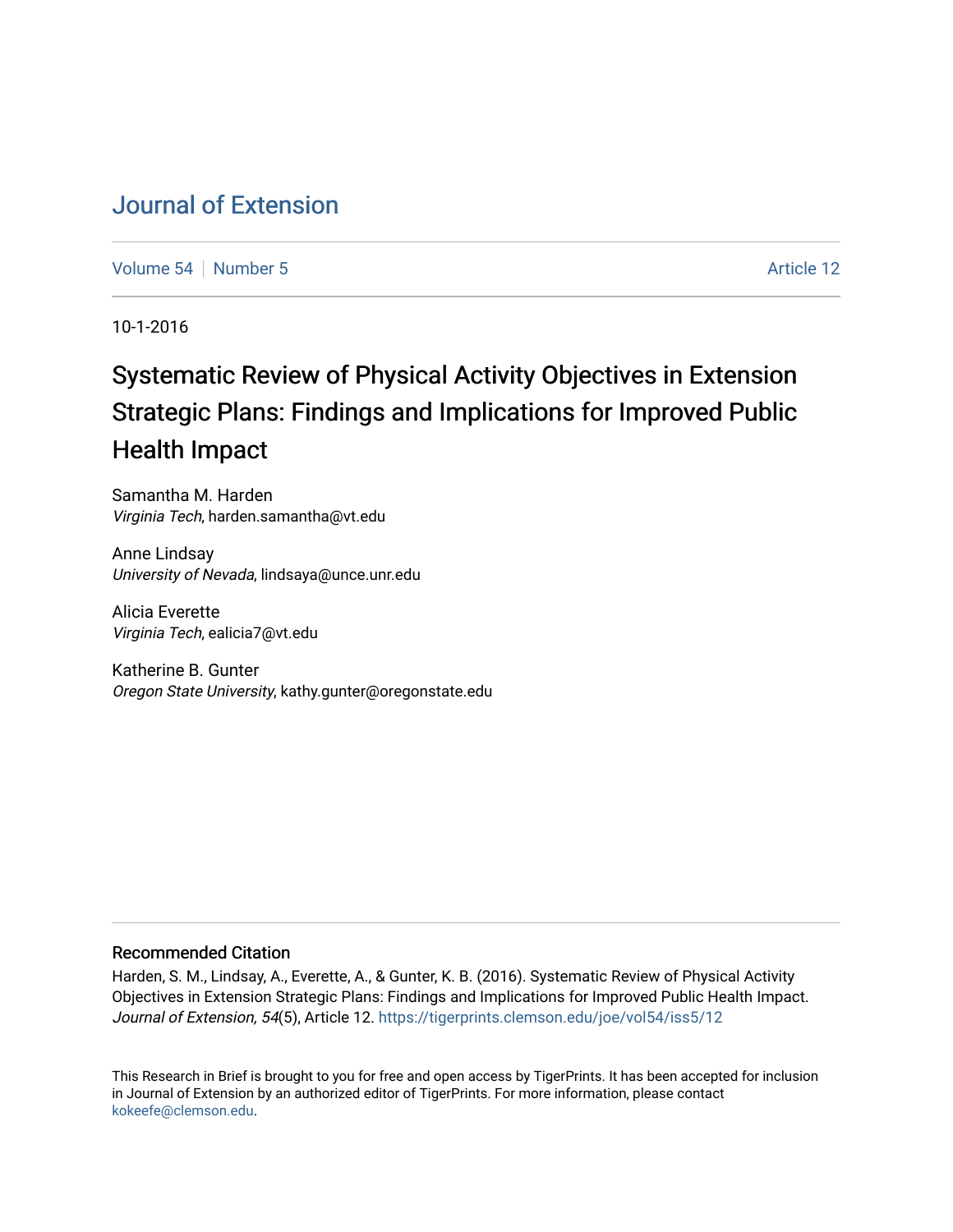

**October 2016 Volume 54 Number 5 Article # 5RIB2 Research In Brief**

# **Systematic Review of Physical Activity Objectives in Extension Strategic Plans: Findings and Implications for Improved Public Health Impact**

### **Abstract**

Extension programming that incorporates both physical activity and dietary behaviors is necessary for the prevention of certain chronic diseases, including obesity. The purpose of the study presented here was to systematically identify the presence of physical activity objectives in the strategic plan for each Extension system in the United States. Few Extension systems (13) included physical activity in their strategic plans, yet lack of inclusion of physical activity in a strategic plan may limit the degree to which a system supports physical activity objectives and outcomes. As strategic plans lead to strategic thinking, the integration of physical activity objectives may improve the public health impact of Extension programming.

#### **Samantha M. Harden** Assistant Professor, Virginia Tech Specialist, Virginia Cooperative Extension Blacksburg, Virginia

[harden.samantha@vt.](mailto:harden.samantha@vt.edu)

[edu](mailto:harden.samantha@vt.edu)

**Anne Lindsay** Specialist, University of Nevada Cooperative Extension Las Vegas, Nevada [lindsaya@unce.unr.ed](mailto:lindsaya@unce.unr.edu)  $\underline{u}$  $\underline{u}$  $\underline{u}$ 

**Alicia Everette** Graduate Research Assistant, Virginia Tech Virginia Cooperative Extension Blacksburg, Virginia [ealicia7@vt.edu](mailto:ealicia7@vt.edu)

**Katherine B. Gunter** Associate Professor, Oregon State **University** Oregon Cooperative Extension Corvallis, Oregon [kathy.gunter@oregons](mailto:kathy.gunter@oregonstate.edu) [tate.edu](mailto:kathy.gunter@oregonstate.edu)

### **Introduction**

The Agriculture Act of 2014 (commonly known as the Farm Bill) incorporated an objective to expand nutrition education and obesity prevention, specifically adding physical activity as a component of the largest U.S. Department of Agriculture (USDA) nutrition program—the Supplemental Nutrition Assistance Program (SNAP) (U.S. Department of Agriculture, 2015). Likewise, the Cooperative Extension System, which is also funded by the USDA, is tasked with addressing obesity prevention and management (U.S. Department of Agriculture, Office of the Chief Financial Officer, n.d.). However, Extension systems often prioritize more agriculturally based objectives, such those related to the profitability, sustainability, and quality of food, and nutrition education. The extant literature on the benefits of physical activity for obesity prevention and treatment is unequivocal (Reiner, Niermann, Jekauc, & Woll, 2013) yet physical activity is often encompassed in other system-level objectives. Many Extension systems capture physical activity within health or wellness, areas that also include a myriad of other behaviors (e.g., anti-bullying efforts, smoking cessation, food safety and handling). Nevertheless, if physical activity is not specifically identified in a strategic plan, it is difficult to develop metrics, measure indicators, and assess impacts.

Palmer-Keenan and Corda (2014) compared two Extension-delivered programs exploring a specific nutrition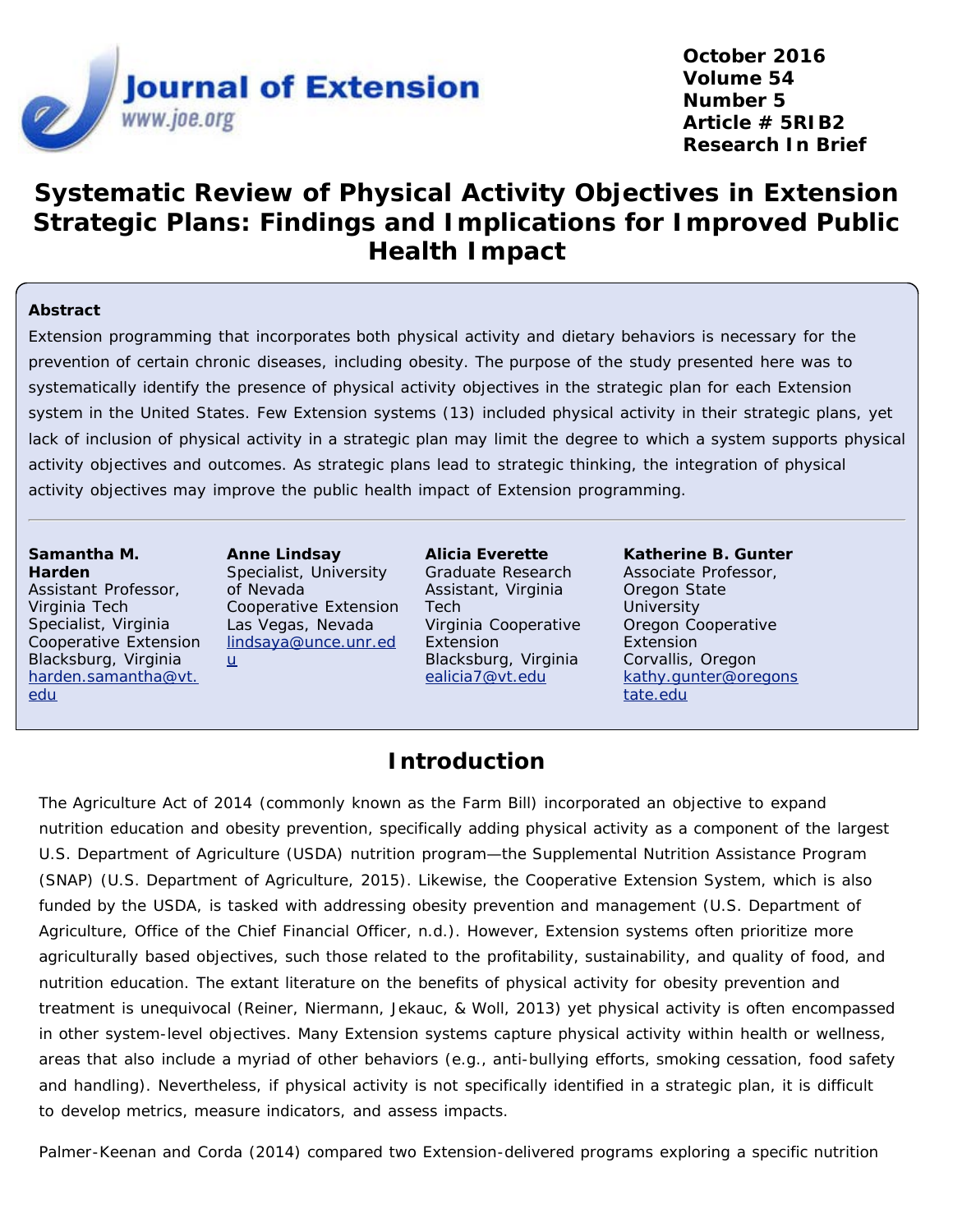#### Research in Brief Systematic Review of Physical Activity Objectives in Extension Strategic Plans . . . 46 JOE 54(5)

program (control) and the same program amended to include 15 min of physical activity (intervention). They reported improvements in physical activity behaviors without reduction of improvements in nutrition-based outcomes (Palmer-Keenan & Corda, 2014). Consistent with Extension's emerging emphasis on capacity building, Abi Nader, Hilberg, and Gunter (2015) tested initial response to a SNAP Education (SNAP-Ed) program whereby Extension health educators train teachers to conduct classroom physical activity breaks and support schools with the resources to implement them. Results suggested that all parties are amenable to the approach and that children in classrooms of teachers who implement activity breaks are more active than children in classrooms of teachers who do not (Abi Nader et al., 2015). This finding provides encouragement for Extension health educators (i.e., Extension employees) to incorporate physical activity into existing programs.

However, in a 2012 nationwide survey of Extension specialists, 80% of respondents reported feeling confident in delivering physical activity, but respondents also reported that training was lacking, supporting resources were insufficient, and curricula generally were not inclusive of physical activity (Purcell et al., 2012).

To bolster confidence in delivering physical activity programming, Extension efforts can be twofold (at minimum), comprising (a) efforts to build capacity for health educators to deliver physical activity within their existing programs and (b) efforts to disseminate educational materials that may influence health behaviors outside of class. For example, a health educator may facilitate goal setting related to physical activity and dietary goals and provide feedback on said goals in the following program session. One way to determine the infrastructure and support of physical activity as part of a health promotion Extension employee's job description is to look to the strategic plan. Notably, strategic plans represent the mission, values, goals, and measurable objectives of an organization (Bryson, 2011).

Therefore, our aim was to identify the degree to which Extension systems (housed within the land-grant universities in the United States) explicitly included physical activity objectives in their strategic plans.

### **Methods**

We operationalized "physical activity" as relating to any of a group of concepts—physical activity, exercise, sedentariness, fitness, and inactivity—in order to align with typical physical activity outcomes and methods of physical activity systematic reviews. To identify strategic plans, a search was conducted using the search engine Google.

A systematic search was conducted to

- 1. identify the land-grant universities within the United States (including 1894 and 1996 land-grant universities),
- 2. locate the current statewide/university strategic plan,
- 3. report the span of years encompassed by the current strategic plan, and
- 4. review the strategic plan to identify physical activity objectives.

When strategic plans were not readily available online, we emailed the contact personnel listed online for the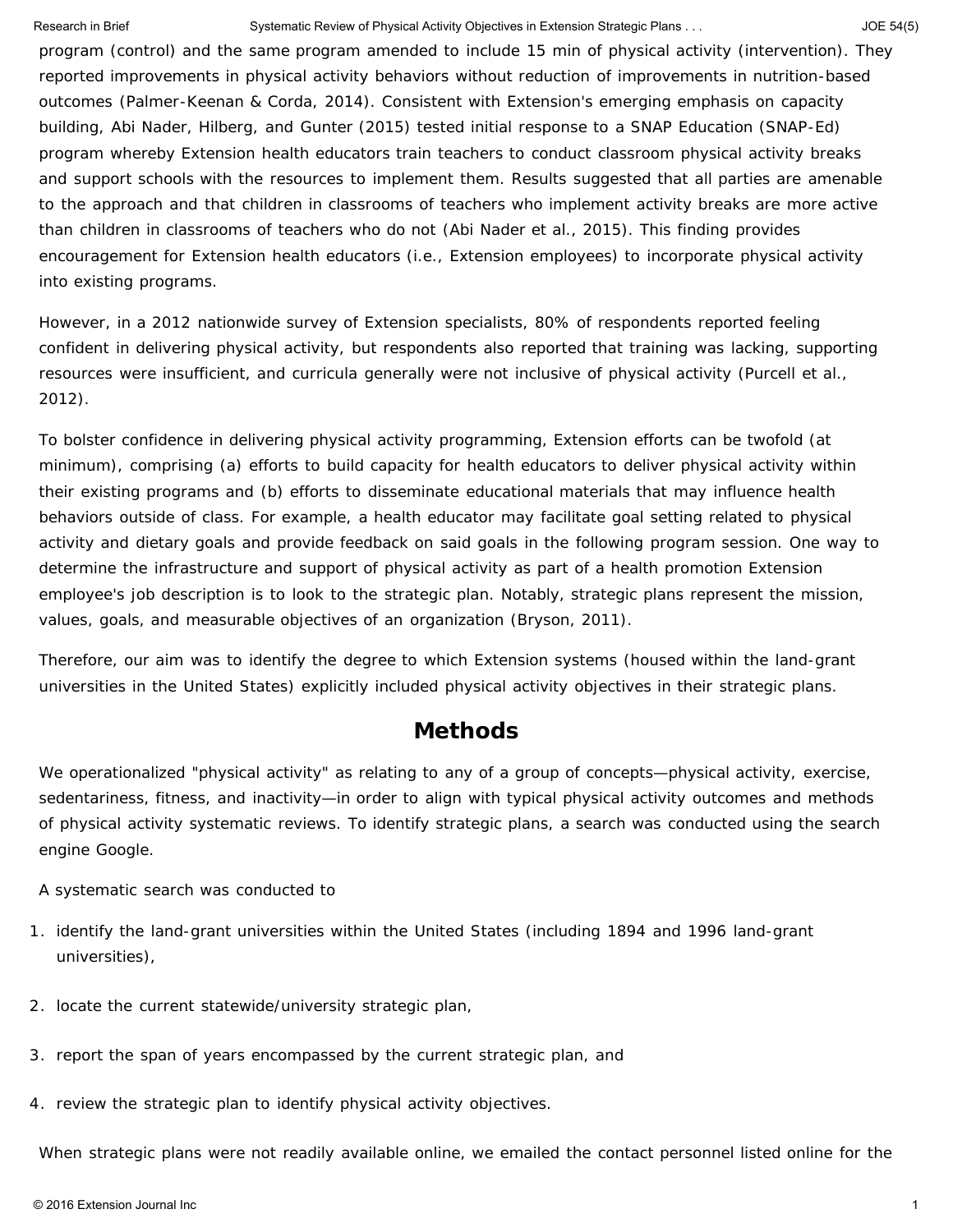website and/or Extension system. If we did not receive a response, we sent a reminder email at day 10 and day 15. The strategic plan was labeled as unavailable if we did not find it online or receive a response within 20 days of initial contact.

Notably, we identified statewide/university strategic plans, rather than program area (e.g., 4-H, agriculture) strategic plans. This decision was made for two reasons. First, the argument can be made that if there were a statewide effort for a more holistic approach to the inclusion of physical activity in Extension, each program area could benefit from reductions in sedentary time and improved physical activity behaviors (e.g., activity breaks during agriculture education sessions or 4-H meetings). Related still, the statewide/land-grant university strategic plan indicates concerted efforts related to resources, outcomes, and benchmarks. Second, the program areas often differ in nomenclature. For example, Oregon State University identifies its Extension program areas as "agriculture," "forestry," "4-H," "sea grant," and "family and community health," whereas Virginia Tech identifies its Extension program areas as "agriculture and natural resources," "4-H," "family and consumer sciences," and "community viability."

### **Results**

Results are reported across the 50 states, five territories (i.e., American Samoa, Guam, Northern Mariana Islands, Puerto Rico, and U.S. Virgin Islands), and the District of Columbia (Association of Public and Land-Grant Universities, 2015). Results are reported by state (i.e., collapsing 1862, 1890, and 1994 institutions), territory, and the District of Columbia, thus using a denominator of 56. In total, 49 strategic plans were available for analysis. Forty (82%) of the strategic plans acquired were readily available (i.e., through a Google search or a search of the applicable Extension website), and an additional nine (18%) were acquired after contacting representatives from the Extension systems.

The strategic plans that had beginning and ending dates were established for 4.54 years ( $\pm$  4.72) on average, with a range of 1–25 years; 18% of the available strategic plans were in their final year at the time of our analysis. Of the 49 U.S. Extension systems represented in our analysis, only 13 included a physical activity objective in their strategic plans. See Table 1 for details.

#### **Table 1.**

Summary of Available Statewide Extension Strategic Plans That Included Physical Activity Objectives

| State or U.S.<br>territory (n<br>$= 56$ | Land-grant<br>university or<br>universities                              | Years of<br>plan | Physical activity language                                                                                                                                                            |
|-----------------------------------------|--------------------------------------------------------------------------|------------------|---------------------------------------------------------------------------------------------------------------------------------------------------------------------------------------|
| Alabama                                 | Alabama A&M<br>University<br>Auburn University<br>Tuskegee<br>University | 2007-2011        | • Moderate physical activity such as planting and<br>caring for a tree can reduce chronic illnesses and<br>conditions, such as diabetes, obesity, high blood<br>pressure, and cancer. |
| Alaska                                  | University of<br>Alaska                                                  | 2010-2015        | • Identify, adapt or create programming materials<br>that address barriers to physical activity.                                                                                      |
|                                         |                                                                          |                  | • Increase knowledge on the benefits of regular                                                                                                                                       |

physical activity.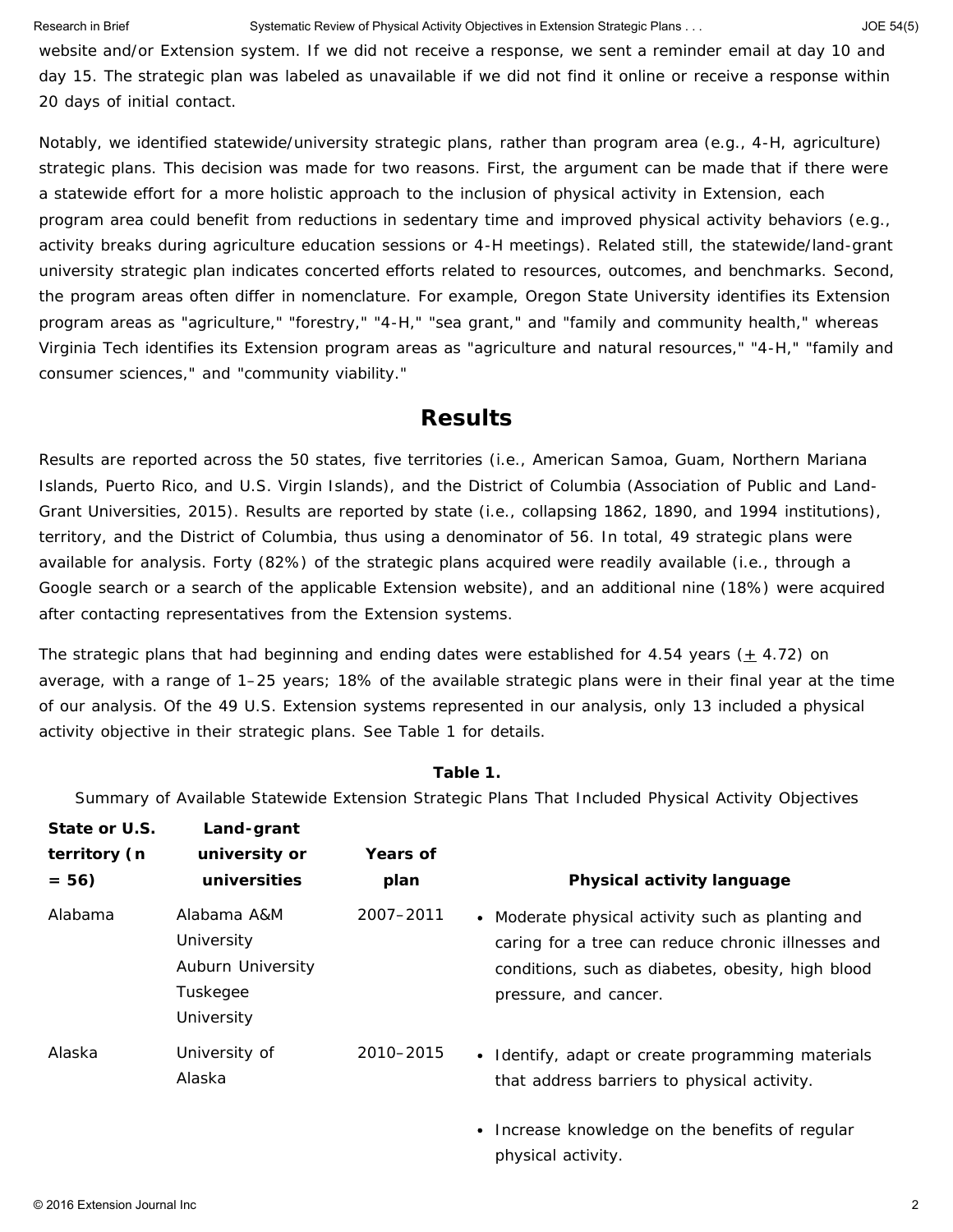- Connect with collaborators to offer educational programs about the benefits of physical activity.
- Implement appropriate educational programs in physical activity.

lifestyle choices related to nutrition and health,

handling practices, and improve the access of limited-income households to good nutrition.

food safety, and physical activity.

- Arizona University of Arizona 2009–2013 Assist individuals, families and youth to become physically, mentally, emotionally and financially healthy.
- Arkansas University of Arkansas University of Arkansas at Pine Bluff 2011–2015 Conduct research about healthy life choices and deliver programs promoting safe and healthy families. Florida University of Florida Florida A&M 2012–2022 Florida Extension programs must focus on creating behavior changes among residents. These programs should center on healthy
- Hawaii University of Hawaii 2010 Under an umbrella program called Nutrition Education for Wellness, or NEW, this team of extension agents brings its varied expertise to a wide range of projects that promote healthy eating and exercise habits, encourage safe food
- Kentucky University of Kentucky Kentucky State University 2011– unknown Family and Consumer Sciences Extension encourages families to make proactive choices to improve individual health and well being, whether choosing a low fat, nutritious diet, increasing health literacy for chronic disease prevention, or participating in regular physical activity.
	- Increase promotion and practice of physical activity daily.

University

New University of New 2011–2016 • Implement the 5-2-1-0 Healthy NH Campaign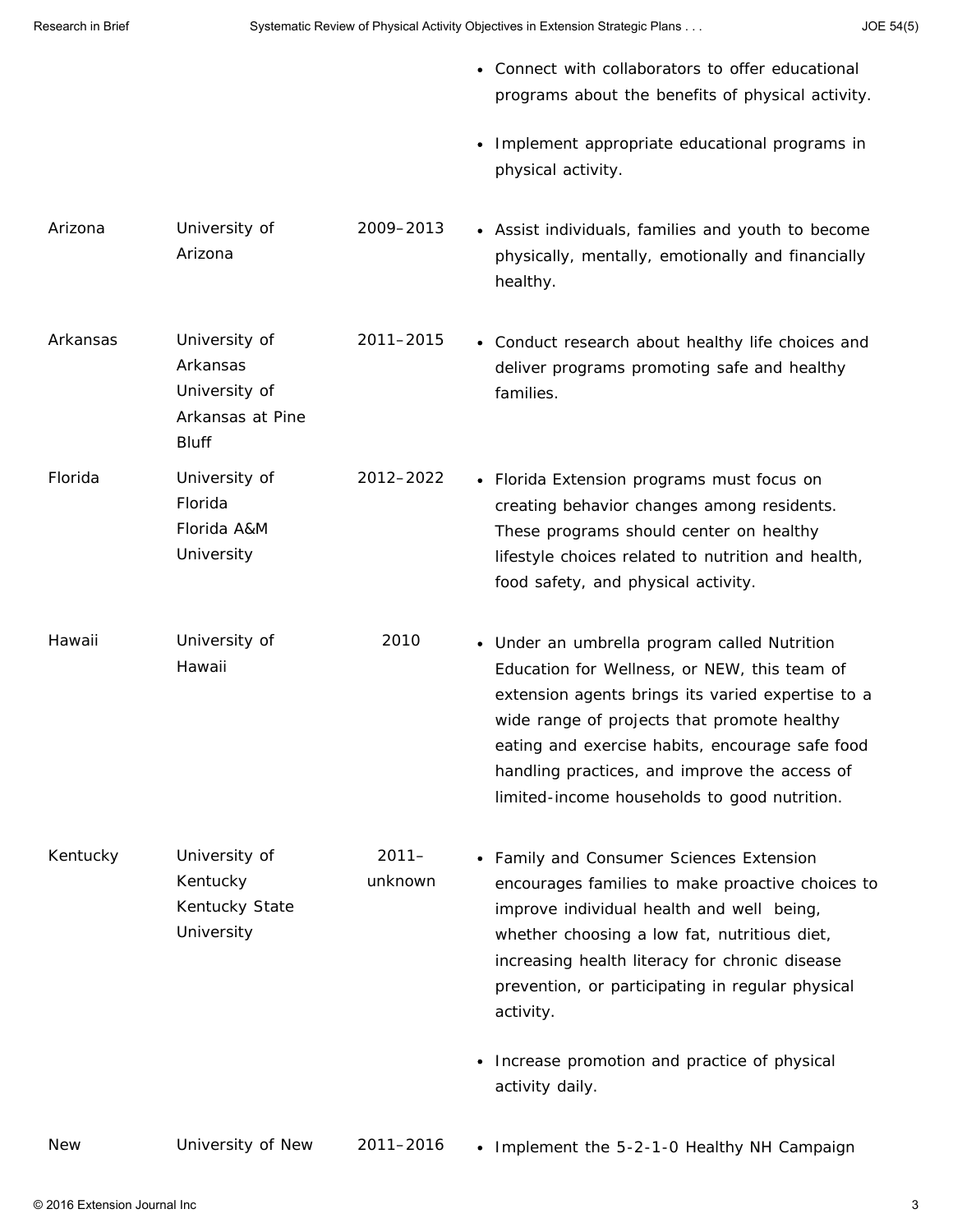| Research in Brief | Systematic Review of Physical Activity Objectives in Extension Strategic Plans<br>JOE 54(5) |           |                                                                                                                                                                                                                             |  |  |
|-------------------|---------------------------------------------------------------------------------------------|-----------|-----------------------------------------------------------------------------------------------------------------------------------------------------------------------------------------------------------------------------|--|--|
| Hampshire         | Hampshire                                                                                   |           | (an educational program for youth to promote 5<br>servings of fruit/vegetables, 2 hours or less of<br>screen time a day, at least one hour of moderate<br>to vigorous activity every day, and zero<br>sweetened beverages). |  |  |
| Pennsylvania      | Penn State                                                                                  | 2015      | • Increase healthy eating and physical activity<br>opportunities for Pennsylvania families.                                                                                                                                 |  |  |
|                   |                                                                                             |           | Increase the percentage of youth who are at a<br>٠<br>healthy weight.                                                                                                                                                       |  |  |
|                   |                                                                                             |           | Increase the percentage of adults and children<br>٠<br>who participate in the recommended amounts of<br>physical activity.                                                                                                  |  |  |
| South Dakota      | South Dakota<br>State University <sup>a</sup>                                               | 2014      | • The activities will be individualized to the<br>interests and goals of each participating<br>community, but will ultimately focus on three<br>core elements:                                                              |  |  |
|                   |                                                                                             |           | • Promoting access to fruits and vegetables.                                                                                                                                                                                |  |  |
|                   |                                                                                             |           | • Increasing healthy behaviors such as<br>consumption of healthy food and beverages.                                                                                                                                        |  |  |
|                   |                                                                                             |           | • Providing access to physical activity<br>opportunities.                                                                                                                                                                   |  |  |
| Texas             | Texas A&M<br><b>University Prairie</b><br>View A&M<br>University                            | 2015      | • Moderately intensive walking, 30 minutes, 5 days<br>per week, is effective in reducing the onset of<br>chronic diseases such as type 2 diabetes as<br>shown by the Diabetes Prevention Program.                           |  |  |
|                   |                                                                                             |           | • Improved access to physical activity and fresh<br>fruits and vegetables will reduce weight and<br>improve health.                                                                                                         |  |  |
| Virginia          | Virginia Tech<br>Virginia State<br>University                                               | 2011-2016 | • Good nutrition and physical activity-foundations<br>of healthy weights-are associated with higher<br>standardized scores, academic achievement, and<br>school attendance rates.                                           |  |  |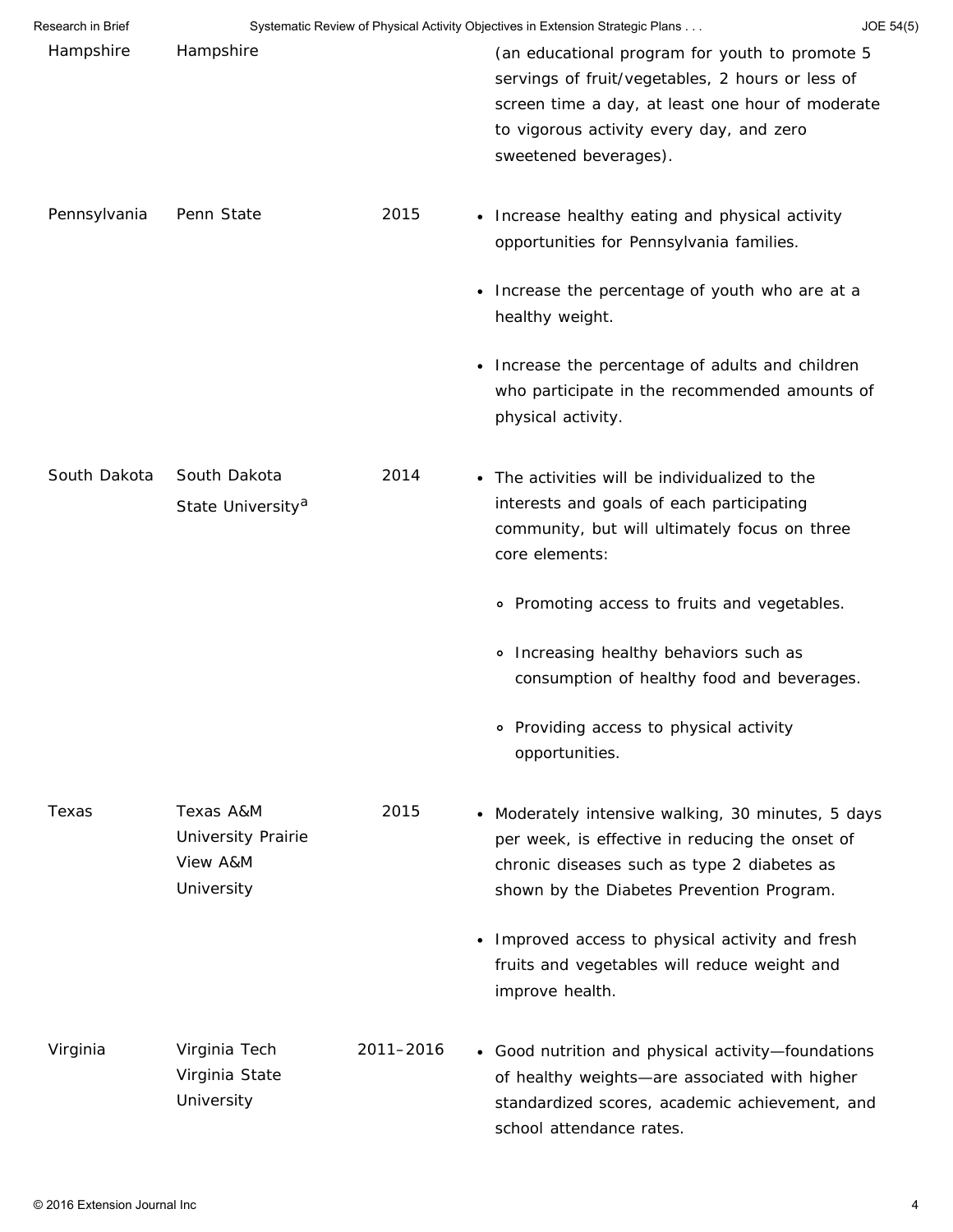| Research in Brief | Systematic Review of Physical Activity Objectives in Extension Strategic Plans |      |                                                                                                                                                                                                                                                                   |  |  |
|-------------------|--------------------------------------------------------------------------------|------|-------------------------------------------------------------------------------------------------------------------------------------------------------------------------------------------------------------------------------------------------------------------|--|--|
| Puerto Rico       | University of<br>Puerto Rico                                                   | 2012 | • Develop joint action at community level to<br>promote and implement physical activity<br>programs and nutrition education for parents and<br>kids.<br>• Offer courses in nutrition and physical activity for<br>children/youth and their parents or caregivers. |  |  |
|                   |                                                                                |      |                                                                                                                                                                                                                                                                   |  |  |

aStrategic plan is for the entire university.

## **Discussion**

The study presented here identified a gap in the degree to which statewide/university Extension systems explicitly include a physical activity objective in their strategic plans (i.e., their metrics for success). From a system-level perspective, this lack of physical activity objectives may lead to lower adoption rates of programs that focus on or include physical activity outcomes. This is also concerning at the individual level as the integration of both healthful dietary and activity-related behaviors is key to preventing and treating obesity. Even though the inverse relationship between physical activity and unhealthful weight status is irrefutable (Pate, Taverno Ross, Liese, & Dowda, 2015), most Extension programs (e.g., health education seminars and sessions) that target obesity treatment or prevention focus solely on nutrition education. Any attempts to incorporate a physical activity component are at best aimed at simply promoting increased caloric expenditure.

Energy balance, however, should be viewed not as a static approach (decreasing caloric intake and increasing caloric expenditure) but as a dynamic approach in which each side of the equation influences the other side (Shook, Hand, & Blair, 2014). It may behoove Extension to examine what is needed to support better integration of healthful eating and physical activity approaches, particularly as obesity and chronic disease prevention become increasing focuses of Extension work. One strategy may be to prioritize efforts by articulating them broadly via strategic plans. Therefore, Extension programs should fully integrate nutrition and physical activity outcomes to be successful.

Assets such as community-based health educators, extensive reach, and access to researchers at land-grant institutions put the Extension system in a unique position to lead obesity-preventing efforts across the nation. However, as the study presented here indicates, Extension needs to more readily embrace physical activity, independent of and in concert with healthful eating, as a key determinant of health. Strategic plans lead to strategic thinking (Heracleous, 1998) that may affect the entire Extension system. Thus, including a physical activity objective with measurable outcomes within appropriate Extension strategic plans is likely to lead to strategic implementation and a higher likelihood that populations will become more active and achieve more healthful weight profiles.

It is notable that our review was conducted 1 year after the addition of physical activity to the Farm Bill, involving SNAP-Ed objectives for childhood obesity, in particular. Thus, there may be emerging ongoing efforts related to physical activity that were not captured by our review. That said, there is an opportunity for the study to provoke strategic thinking about including objectives related to physical activity behaviors in strategic plans. Specifically, we hope that physical activity objectives that may be buried at the program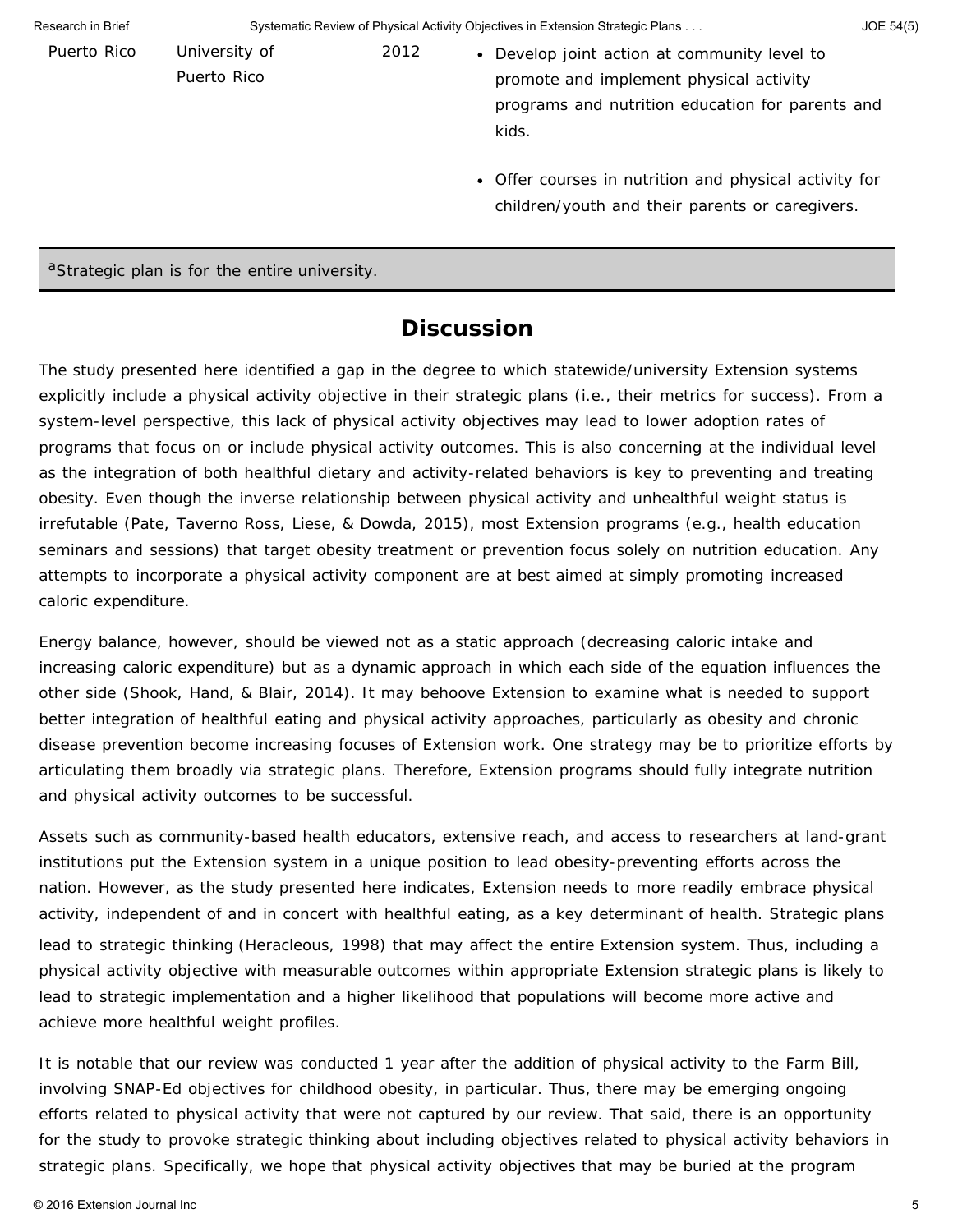level at present (e.g., within SNAP-Ed plans) will be included at the system level in the next iteration of plans. The impact of national and local Extension systems' contributions to energy balance efforts would be invaluable to the health of the U.S. population.

One limitation to the study presented here is the heterogeneity in strategic plan duration. Some strategic plans have expired, and some are only 4 years in length, yet others are over a decade in duration. This variability may limit the degree to which improvements (i.e., inclusion of physical activity) can be incorporated in the near future. Additionally, we examined only statewide plans, and it is possible that a greater proportion of program-level plans include physical activity objectives. Statewide plans tend to guide hiring and resourcing; thus, even if program-level plans include physical activity objectives, without statewide buy-in and resourcing these objectives are unlikely to be met. The development of a strategic plan is a lengthy and complex process. This process should be made transparent to Extension members and the general public so that individuals will understand how and when they may be able to contribute to the strategic plan (e.g., by integrating physical activity objectives). Finally, some strategic plans may include less common indicators of physical activity, which may not have been captured in our review. In spite of these limitations, there remains a low proportion of Extension strategic plans that include physical activity objectives.

Taken together, future research is needed to determine the degree to which program-level strategic plans include physical activity objectives as well as to determine the relationship between the inclusion of physical activity in the strategic plan and the resources (time, funds, personnel) that are allocated to physical activity promotion.

## **Conclusions**

We identified only a small number of Extension systems (13) that explicitly include a physical activity objective in their statewide strategic plans. The lack of an objective in a strategic plan may be reflective of a lack of resources devoted to physical activity promotion and, ultimately, the prevention and treatment of obesity. This is supported by the fact that only a handful of land-grant institutions have an Extension faculty member who is identified as a physical activity specialist or who has expertise and work responsibilities predominately focused in this area. We urge members of Extension to consider the inclusion of a physical activity objective as a feasible strategy for improving the development, dissemination, and evaluation of their health promotion efforts.

#### **Acknowledgment**

The authors would like to thank Robert Fuchs for his assistance in gathering data for this project.

### **References**

Abi-Nader, P., Hilberg, E., & Gunter, K. B. (2015). The BEPA-toolkit and elementary-aged children's schooltime physical activity. *Oregon Public Health Association Conference Proceedings.* Retrieved from [http://www.oregonpublichealth.org/assets/2015\\_Conference/Presenter\\_Abstracts/the%20bepa\\_toolkit%20.pdf](http://www.oregonpublichealth.org/assets/2015_Conference/Presenter_Abstracts/the%20bepa_toolkit%20.pdf)

Association of Public and Land-Grant Universities. (2015). Land-grant university FAQ. Retrieved from <http://www.aplu.org/about-us/history-of-aplu/what-is-a-land-grant-university/>

Bryson, J. M. (2011). *Strategic planning for public and nonprofit organizations: A guide to strengthening and*